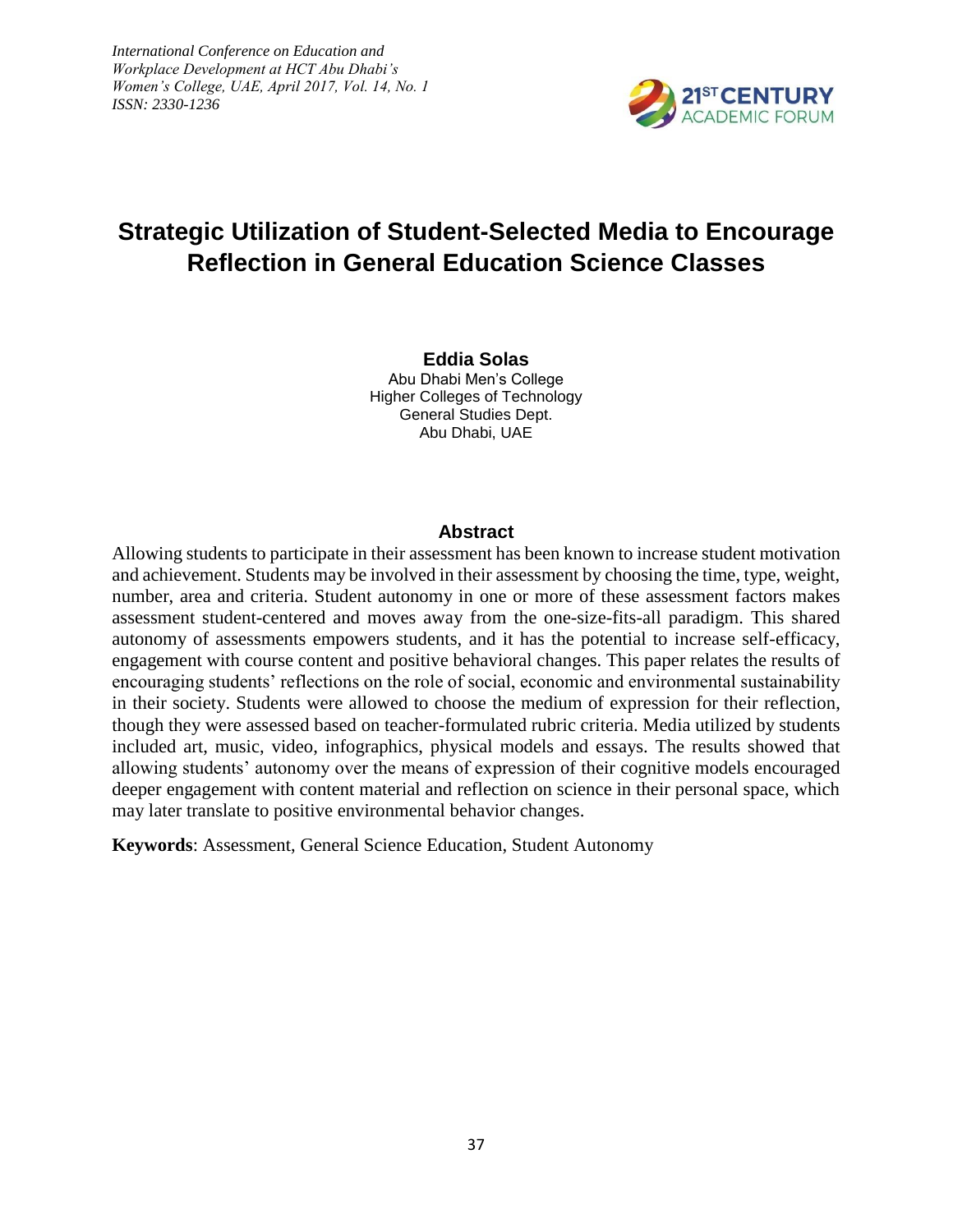#### Eddia Solas

# **Introduction**

General Education Science classes are normally taken by non-science majors in the early years of their university academic careers. Many of these students, though highly talented in other areas, exhibit little or no interest in science as a subject. They resort to memorizing a few facts in order to obtain a passing grade in the course(s), and it is doubtful that the information gathered results in meaningful behavioral changes or attitudes towards current global scientific issues. This mindset defeats the aims of most General Education Science programs, which include widening students' interest and understanding of the world around them, and increasing students' awareness and knowledge of global scientific issues (McConnell, Steer, & Owens, 2003; Solas & Wilson, 2015).

One of the ways in which teachers can motivate students to learn science is to allow them to participate in how they are assessed. The ability to express oneself according to one's strength is enabling. Traditionally students who do well at logical-mathematical thinking and linguistic intelligence are successful in scholastic activities, probably because these skills are easily tested using multiple choice and short answer responses.

> …the ability to fashion a product – to write a symphony, execute a painting, stage a play, build up and manage an organization, carry out an experiment – is not included… (Gardner & Hatch, 1989)

Allowing students to participate in their assessment has been shown to increase student motivation and achievement. Students may be involved in their assessment by choosing the time, type, weight, number, area and criteria. Student autonomy in one or more of these assessment factors makes assessment student-centered and moves away from the one-size-fits-all paradigm.

> Just because one standardized test is fair for all, does that make it the right thing to do for all? Different students have different abilities and those types of things cannot be standardized. How is it fair to measure performance of a student if they do not perform well in that way? (Fleet, 2016)

The rationale behind students having a choice in how they are assessed stems from having each individual learner's needs being met. According to the theory of multiple intelligences (Gardner & Hatch, 1989) we all have different cognitive strengths and weaknesses and this influences how we learn, how much we learn and how we showcase what we learn. If we learn differently then we also communicate our knowledge and understanding in different ways, based on our experience, culture and natural abilities. We should therefore be assessed on our learning using different methods. Equity in assessment does not mean that we all are assessed in exactly the same way. As figure 1 suggests, using standardized tests in order to ensure equity in assessment may result in alienating those who do not possess particular skills (Fleet, 2016). As such, instructors who are interested in having a holistic picture of student learning, need to allow students to illustrate their cognitive models in ways that are comfortable and reflective of the intelligence of the student. This shared autonomy of assessments empowers students, and has the potential to increase self-efficacy, engagement with course content and positive behavioral changes.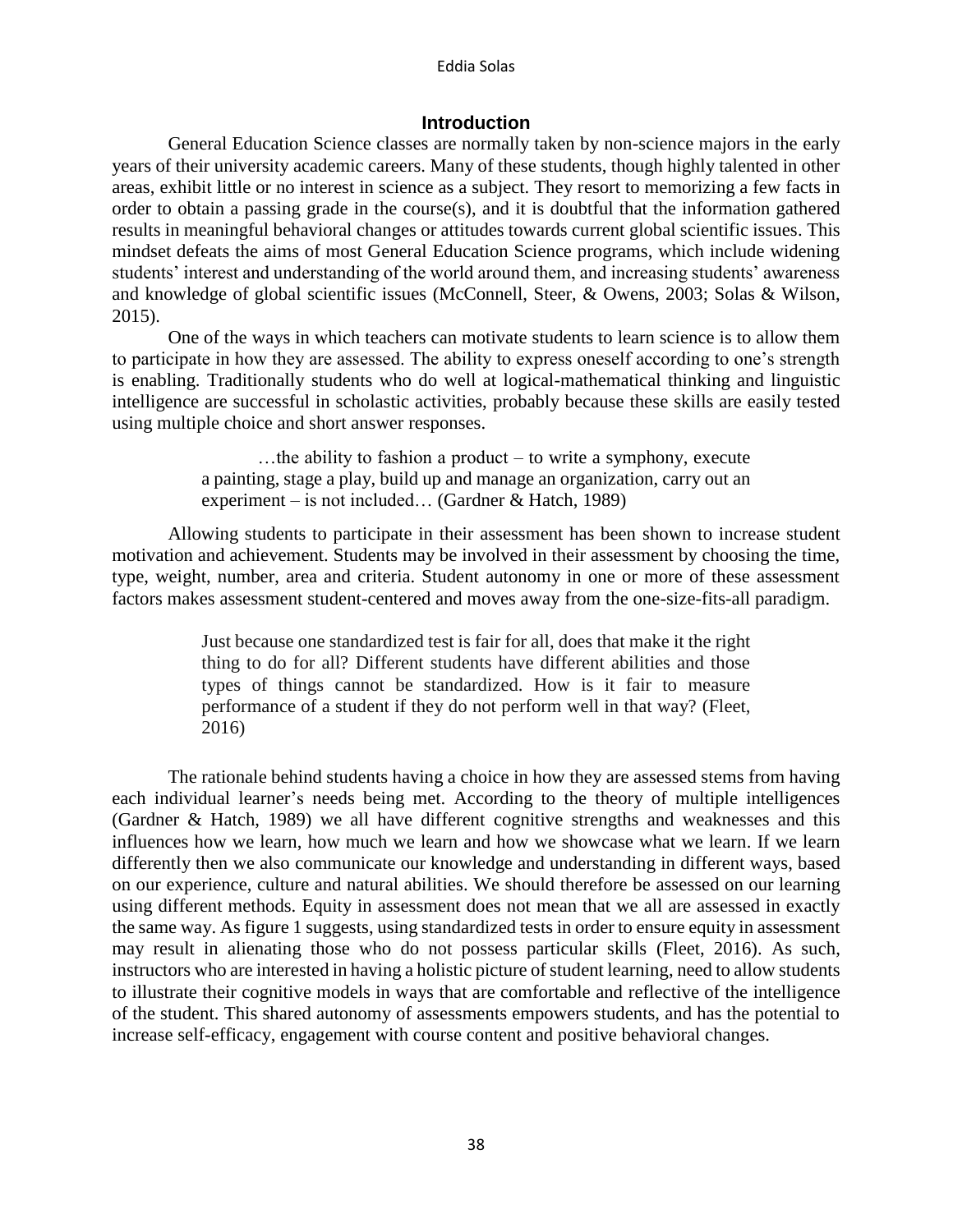

Figure 1: [https://breakthestandard.files.wordpress.com/2012/05/testing\\_cartoon.jpg?w=479](https://breakthestandard.files.wordpress.com/2012/05/testing_cartoon.jpg?w=479)

This paper describes the deliberate use of student input in the selection of assessment media in order to accomplish what Gardner and Hatch (1989) describe as "intelligence fair" assessment – assessment which endeavors to give credence to the different modes of thinking and performance which differentiates each intelligence.

# **Method**

A class of twenty (20) male students majoring in information technology and applied communications were invited to choose their most comfortable medium to reflect on the content of a sustainability course. This assessment comprised 30 % of the total course grade. The grading rubric was common to all students and selected by the teacher. Submissions were graded according to the following categories: Reflection- management of learning through reflection; Organizationorganization, structure and style; Subject knowledge- understanding and application of subject knowledge and underlying principles; Explanation, description, and/or justification- logical reasoning, supported backup and critical thinking: compare and contrast.

Each student was invited to reflect on what he considered the most salient aspects of the course, using either videography, photography, infographics, physical models, music, essay, art, animation or mixed media. In creating the exercise, the instructor hoped answers to the following questions would be revealed: 1. What knowledge have students gained from the course on Sustainability? 2. How much of this knowledge results in change of attitudes towards environmental concerns? 3. How can students' cognitive models best be represented? 4. How can critical thinking and innovation be encouraged using the subject matter? 5. How can student centered assessment be incorporated into student-centered teaching/learning?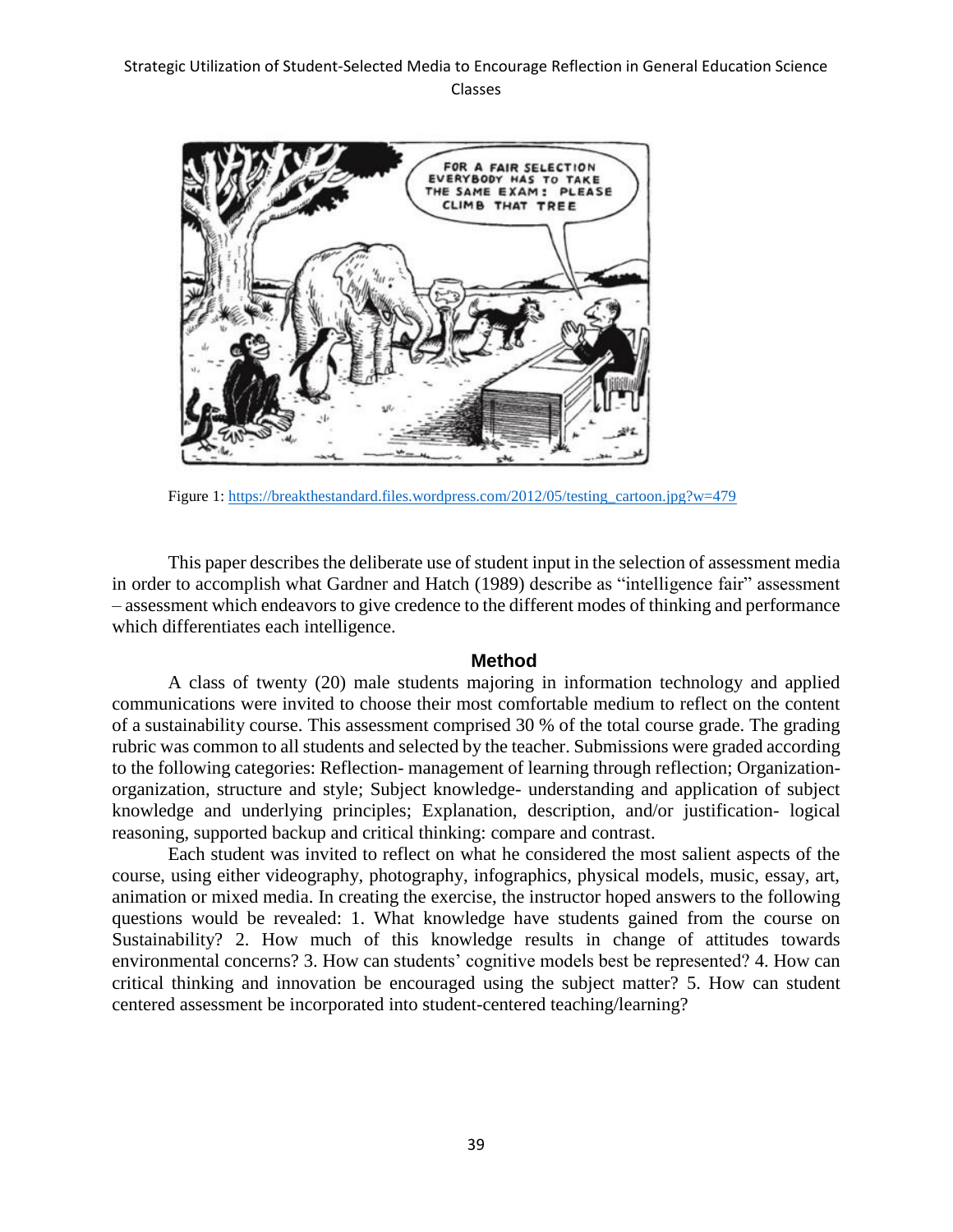#### Eddia Solas

## **Results**

The projects collected from the students included videos, physical models, infographics, essays and a song with both original music and lyrics. Although almost half the class submitted videos, the videos ranged in type from time lapse drawings to animations, documentary films and news reports. Despite the fact that no quantitative study was made of the data, it was noticed that students who were more detailed and had higher quiz scores produced better quality projects. Students obviously enjoyed doing their projects and were eager to see their scores. Most students saw the project as a reflection of their individual capability and were proud of their achievements. The instructor noticed that the final exam scores, which came in after the projects were submitted, were significantly better than the midterm scores, before the project. This was unusual as most classes do better on coursework exams than on final exams. It is possible that student understanding of the material increased after carrying out the reflective assignment. Figures 2 and 3 provide examples of students' work.



Figure 2: Sample of student model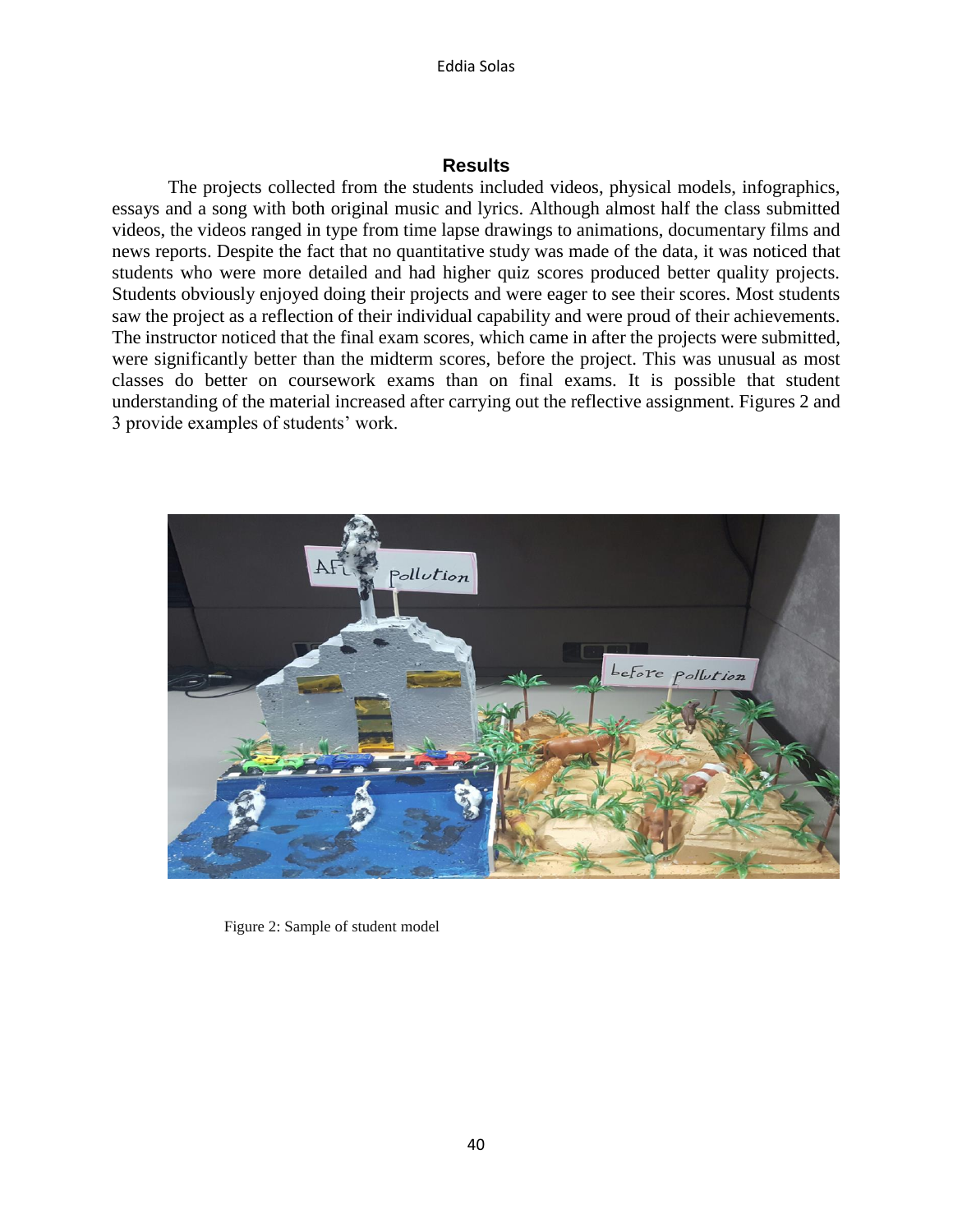Classes

#### Verse 1

Money, power, greed, words contradicting sustainability Our world's depleting, resources are finite We've become poison just like cyanide Listen just picture this Most of us living not knowing s\*\*t 7 billion people on this planet you don't need to be calculating its obvious man how all we just keep consuming, with the media looking for a bigger audience man I'm calling this out Let me explain in more detail put it in frame for you to inhale With three pillars turned upside down... I've been thinking now I've been thinking how we've been living how we keep on taking but not giving They extract, obliterate the environment, pollute and annihilate while we're sitting in silence Produce the chemicals and who's to tell them no? Refuse? Unacceptable. Consume and just let it go And consume we do leaving our lives screwed We abuse our world, our people and thus the economy And it bothers me

#### **Chorus**

Have you seen what life can be? Have you seen it from my eyes? Oh have you seen what life can be? Oh can't you see it with your mind?

### Verse<sub>2</sub>

The statistics are clear, our world is troubled Leaving many of us confused, worried and puzzled But there ain't no problem that can't be solved This is our home and we're all involved The answer is quite simple; we turn a linear system into a cycle Changing our ways is vital here's the answer if you're asking me how though Don't kill for no reason or hunt out of season Recycle the pieces of paper don't leave it Reduce the pollution the air that we breathe in Not wasting no water no power till feeling We give rights to the people till divers and equal It sucks to be treated unfairly of evil Its time to wake up raise our voice now we're screaming Together for a better world we believe in

Figure 3: Student sample – lyrics to song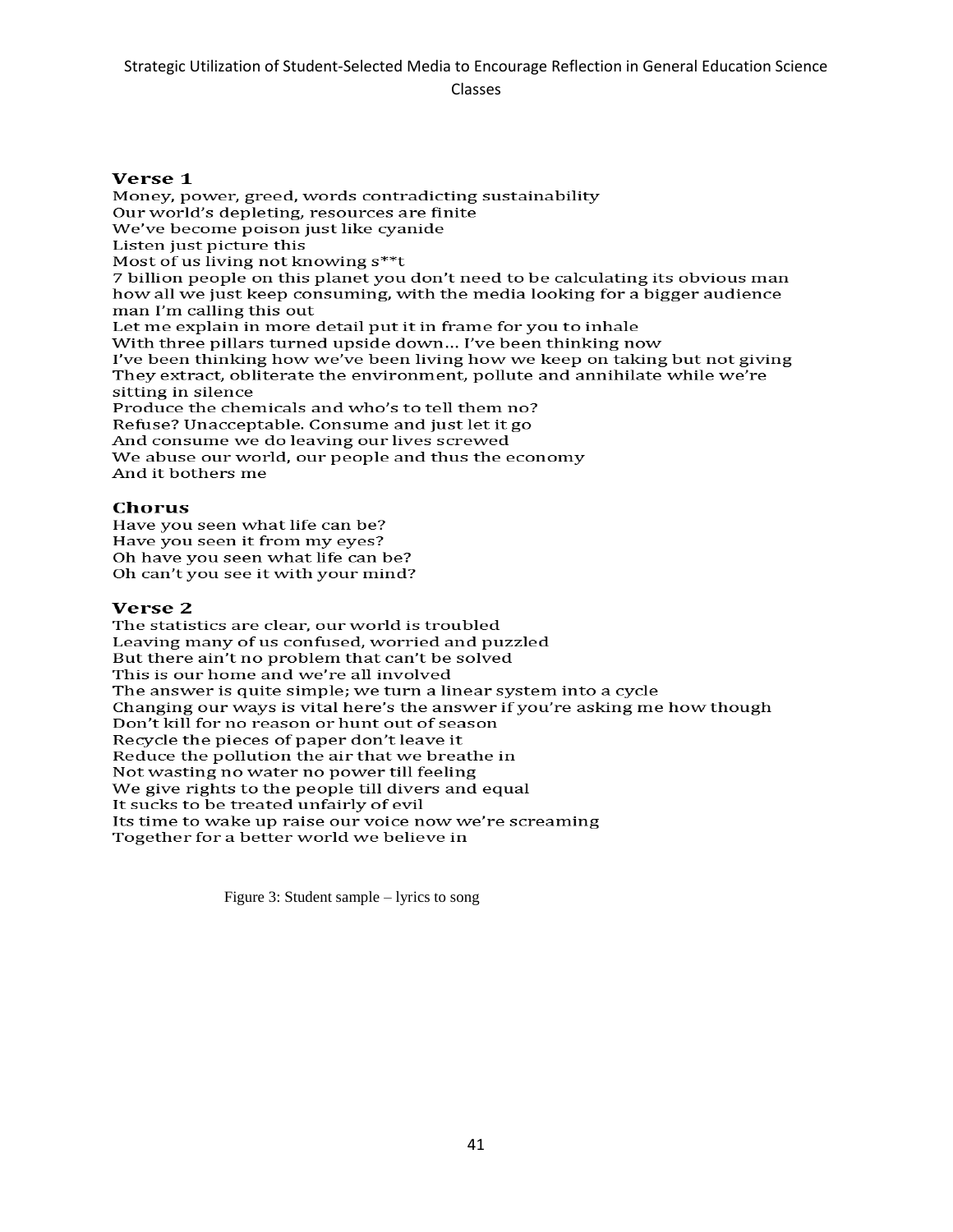# **Conclusion**

The instructor noticed several benefits as a result of the exercise. These included 1. Students exhibit greater self-efficacy when expressing themselves through a medium they select and feel comfortable with. 2. Students relish the opportunity to make a contribution towards their method of assessment. 3. Organization and deep reflection on main ideas that is, proper planning and critical thinking, needs to take place for a student to properly represent his cognitive model. The assignment encouraged more and deeper reflection on content rather than regular lectures. Students were forced to engage the content fully to express themselves through the chosen medium properly. 4. External representations of students' mental models made formative assessment easier for the instructor, in assisting in the evaluation of the quality of student learning. 5. Students' level of engagement with course material was reflected in their output (more engaged students expressed greater content knowledge, synthesis of ideas and knowledge application).6. Students were forced to engage the content to fully express themselves which resulted in increased effort on tasks and greater focus on the significant points of the course.